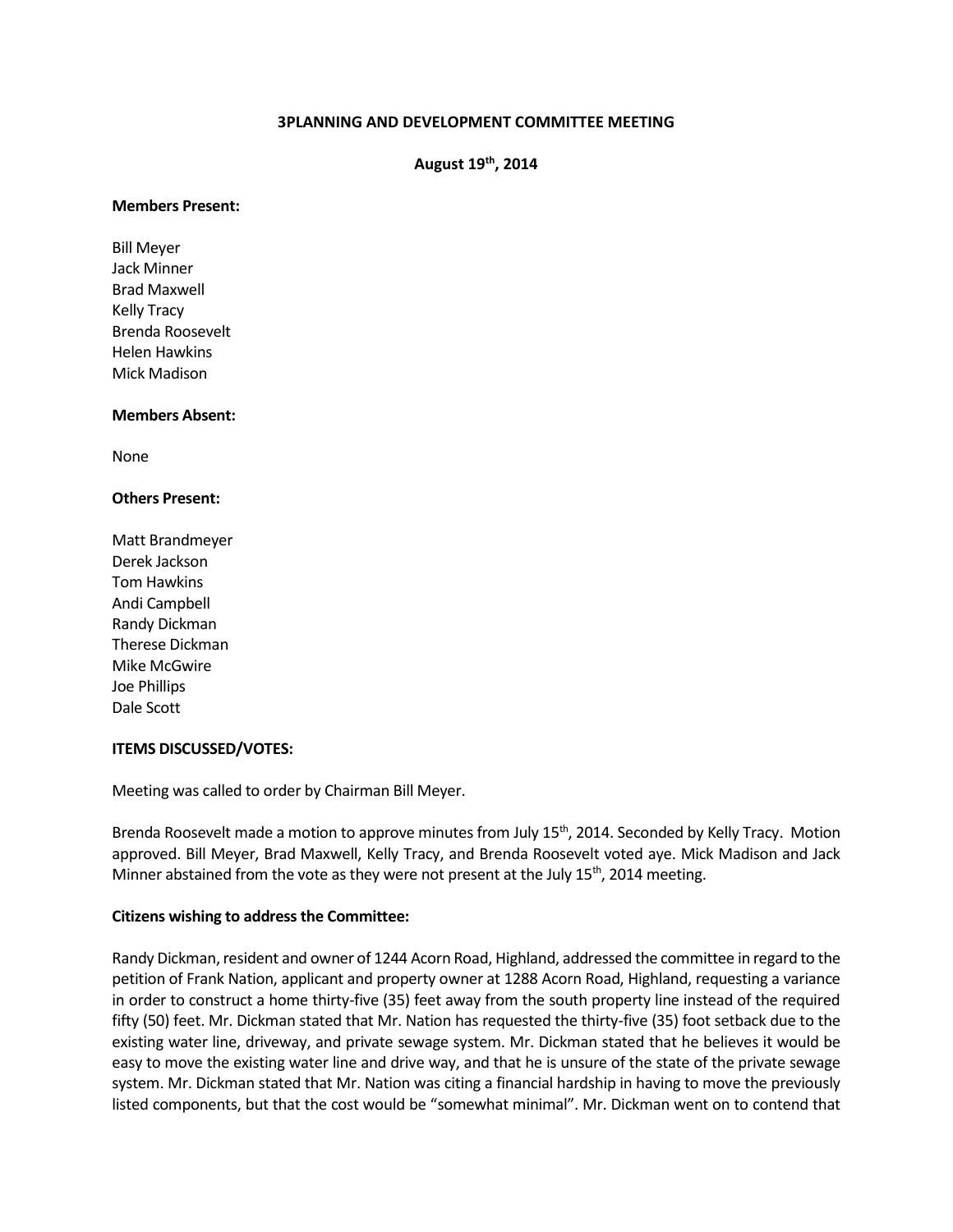granting the fifteen (15) foot setback variance would cause him hardship because he would be compelled, as a "good steward of the ground", to move his crop back to compensate for the fifteen (15) foot variance. He stated that he views the required fifty (50) foot setback as a buffer zone to compensate for chemicals and pesticides used in Agricultural Districts, and that granting the setback would cause safety hazards for the occupants at 1288 Acorn Road, Highland. Therese Dickman, owner and resident of 1244 Acorn Road, also spoke against Mr. Nation's petition for a fifteen (15) foot variance. Mrs. Dickman stated that all property owners have unique challenges to overcome when attempting to build a home, and that she and Mr. Dickman had to overcome challenges when building their home. She stated that Mr. Nation purchased the property knowing the characteristics of the land, and that all of his stated hardships are surmountable. Derek Jackson stated that, due to some of the adjacent property owners not being properly notified, Resolution Z14-0028 would be tabled until another public hearing is conducted with proper public notice.

Joe Phillips, representative of Piros Signs, Inc., addressed the committee in regard to the petition of Piros Signs Inc., applicant on behalf of Apostolic Revival Church of Highland, owner of record, requesting sign variances for size, height, and light emitting diodes (LED). Mr. Phillips stated that he is the installer and designer of the proposed sign. Mr. Phillips stated that he visited the church, located at 11656 State Route 143 in Highland, on the night of August  $18<sup>th</sup>$  in order to do light reading calculations. He found that the nearest dwelling was approximately 220 feet away from the proposed sign location and, at 200 feet, the sign put out one-tenth (1/10) of one (1) candle foot of light. He said most codes call for one (1) candle foot of light at the property line, and that the proposed sign would give off 90% less light than the accepted standard. Mr. Phillips stated that at ten (10) feet away, the sign gave off one (1) candle foot of light, seven-tenths (7/10) of which he determined was from other lights and neighboring buildings. He stated that he calculated this light output using a fifty (50) foot message center, which is twice the size of the message center they are proposing. Mr. Phillips also stated that the light gets dimmer throughout the day, emitting 100% light output at the brightest point in the day and automatically phasing down to 10% light output as it gets dark. He stated that the site of the sign sits roughly three feet below State Route 143 and that there are mature plantings and landscaping surrounding the area; these factors require that they raise the sign to the requested fourteen feet and five inches (14'5") in order for it to be visible from State Route 143. Mr. Phillips stated that the sign will be "underbearing" to the passing traffic, as they pass at an average speed of over fifty (50) mph. He stated that the sign they have designed is high quality and American-made, and will not cause the glaring effects of some low-quality LED signs. He stated that it will be one of the more tasteful and high-quality signs within unincorporated Madison County. Mr. Phillips also stated that the church would be willing to work with the Committee in order to come up with limitations on the hours the sign should operate. Kelly Tracy asked what the size differential was between the existing sign and the proposed sign. Mr. Phillips stated that the proposed sign would be fourteen (14) square feet larger than the existing sign.

Kelly Tracy made a recommendation, based on her communications with surrounding property owners, that the proposed sign not be larger than the existing one and that the LED portion be shut off at dusk. Mr. Phillips stated that he and church representatives feel that turning the LED portion of the sign off at dusk would cause them to lose a lot of visibility, especially in winter months, but that the 9:00 pm to 10:00 pm range may be achievable. Mike McGwire, representative of Piros Signs, Inc., stated that with the speed limit of the highway and the relatively small size of the LED portion of the sign (three (3) feet by seven (7) feet), if they were to go any smaller, the message center on the sign would not be legible to passing traffic. Dale Scott, trustee of the Apostolic Revival Church of Highland, stated that they would be willing to put the LED portion of the sign on a timer, but that dusk would be too early, especially in the winter months. He stated that they would be more comfortable with the 9-10:00 pm range, as they are in the business of saving souls and would like the sign to be lit and legible during prime commuting hours when vehicular traffic is most dense.